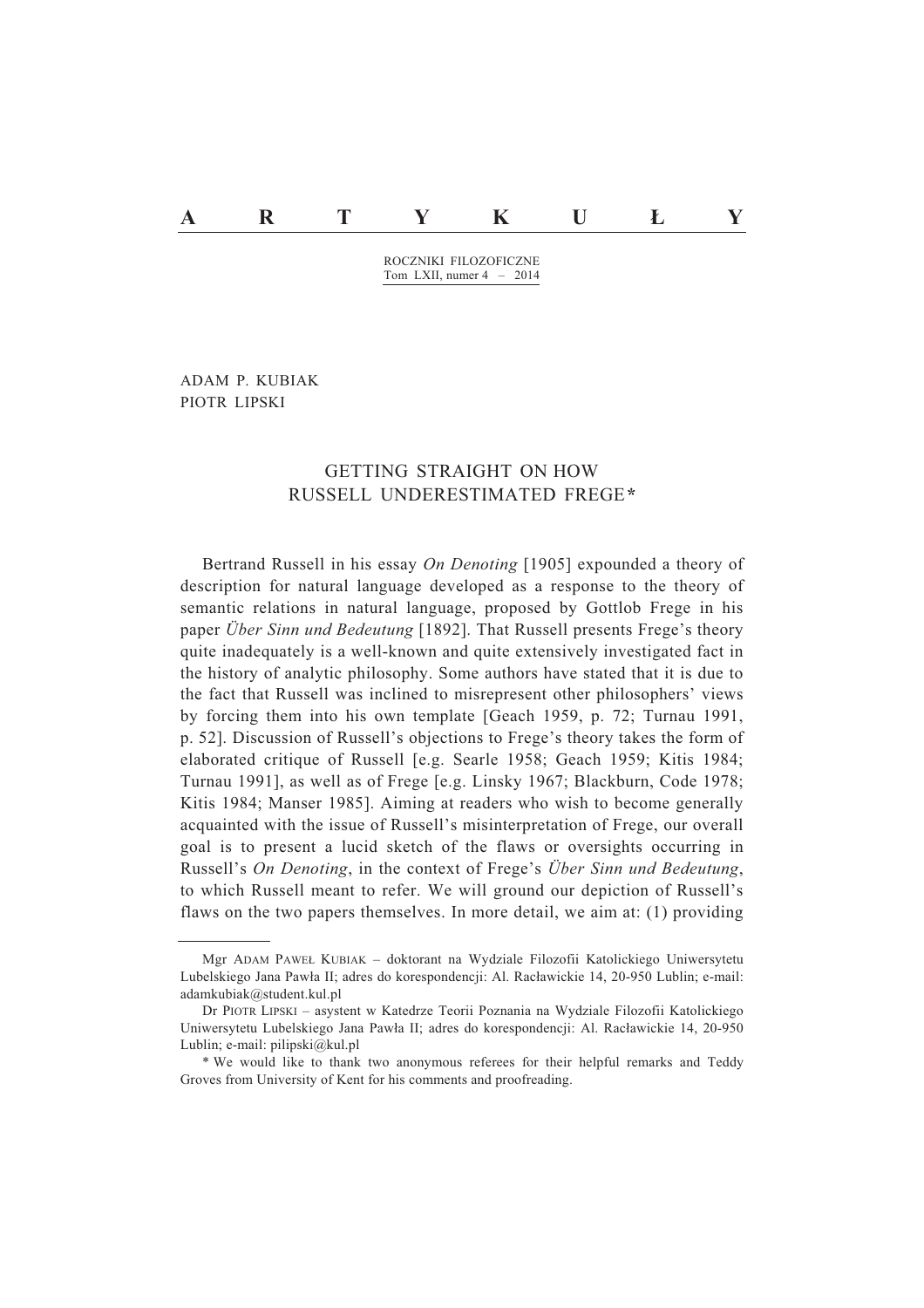a clear survey of both papers for a reader who wishes to become acquainted with crucial ideas exposed in those difficult texts; (2) presenting and commenting on Russell's renowned fallacy in the *Gray's Elegy* argument; (3) presenting Russell's second fallacy—a simplified depiction of Frege's treatment of phrases which might denote nothing (the *Ferdinand* argument); and (4) presenting possible Fregean solutions neglected by Russell for Russell's three puzzles. We show that Russell underestimated Frege three times over: when presenting the *Gray's Elegy* argument, the *Ferdinand* argument, and the puzzles with solutions. We do not have the ambition to ask which of the two theories is better in general and so we will not provide any arguments taken from the perspective of contemporary philosophy for or against Russell's or Frege's theory as such. Readers who are primarily interested in the issue of the superiority of the one over the other will find relevant elaborated analyses in the materials we refer to.

 We will first recall the most important content of Frege's paper with respect to the questions we investigate here. Then we will examine Russell's work in order to show the extent to which he misinterpreted and failed to appreciate Frege's ideas: first, we will discuss Russell's two misguided claims, which he suggested to be a part of Frege's theory; second, we will make good Russell's omission by trying to provide—within the pre-formal framework of *Über Sinn und Bedeutung*—potential Fregean solutions to the puzzles stated by Russell.

## 1. FREGE'S IDEAS IN BRIEF

Gottlob Frege developed his philosophy of language in parallel to his mathematical investigations and his works became important in both of these fields. His seminal paper in philosophy of language *Über Sinn und Bedeutung* is recognized to be a classic [Zalta 2013]. In the first part, the author presented his theory, and in the second part he tested its application in many cases of natural language expressions.

 Frege claimed that one should connect a sign not only with that to which the sign refers—*reference*—but also the *sense* of the sign containing the mode of presentation of the designated object: "A proper name (word, sign, sign combination, expression) expresses its sense, stands for or designates its reference. By means of a sign we express its sense and designate its reference"  $[p. 27]$ .<sup>1</sup>

<sup>&</sup>lt;sup>1</sup> We will provide only page numbers while referring to one of the two analyzed papers. Whether the reference is to Frege or Russell will be clear from the context.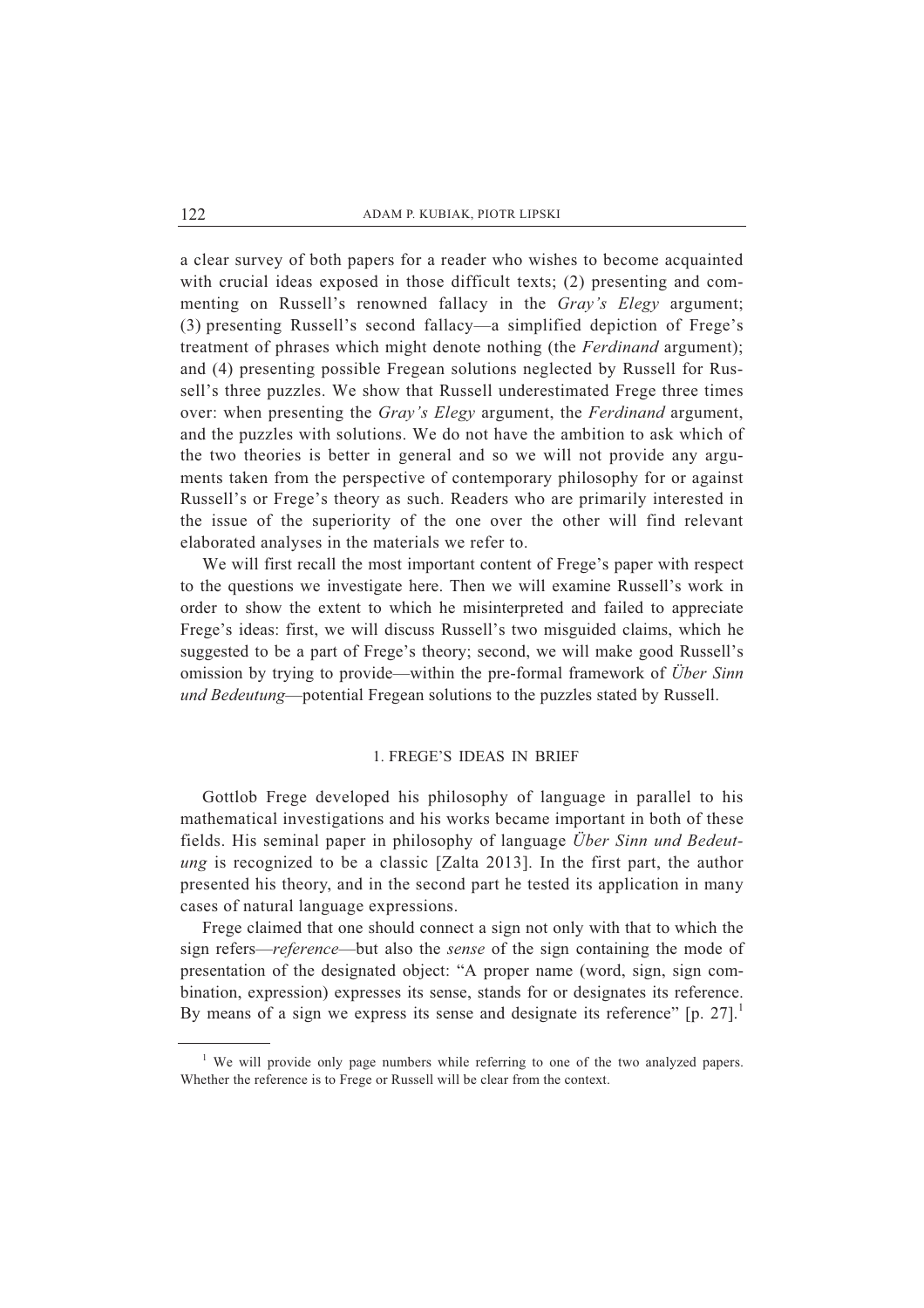Here is an outline of his argument for that claim: if equality is a relation between the things designated by the names *a* and *b,* then (in the case of identity) the proposition  $a = b$  seems to express the same as  $a = a$ , namely that an object is identical to itself. This is false, as  $a = b$  is sometimes epistemologically significant whereas  $a = a$  is not. We can speak of a difference between these two propositions only if "the difference between the signs corresponds to a difference in the mode of presentation of that which is designated" [p. 24].

 Next, the author presented three modes of using linguistic expressions corresponding to three levels of reference: words can be used to speak of their ordinary reference; to refer to the words themselves (by enclosing them in quotation marks); and finally to refer to their sense in reported speech [p. 25]. He also stated that it can happen that a proper name or sentence, although it has a sense (meaning), may be devoid of reference [p. 28].

 The first part ends with a crucial postulate: every declarative sentence in which we are concerned with the reference of its words is "to be regarded as a proper name, and its reference, if it has one, is either the True or the False" [p. 29]. Frege (in accordance with Leibniz) then claimed that the reference of the whole sentence (its truth value) must remain unchanged when a part of the sentence is replaced by an expression having the same reference [p. 30]— the rule commonly known as *salva veritate*.

 In the subsequent part of the paper, Frege checked whether the *salva veritate* rule applies to the two types of compound sentences that he distinguished. First, he analyzed a group of sentences in which the sense of the subordinate clause is a dependent thought. He identified three cases. The first case is reported speech, in which the reference of the subordinate clause shifts from the logical value to the sense that it would express as a separate sentence, as for instance in the sentence, "Copernicus believed that the planetary orbits are circles" [p. 32]. This case embraces especially propositions with intensional functors, commands and questions. The second case is a sentence in which the reference of the subordinate clause is neither a logical value nor a thought, but—similar to the use of proper names—an object. Here we can rank adverbial or attributive propositions, as for instance in the sentence, "Whoever discovered the elliptic form of the planetary orbits died in misery" [p. 34]. The third case is a conditional sentence, in which the sense of the subordinate clause, if taken separately, is merely a clue (a part of the thought), and is fully specified only in the context of the whole sentence, as for instance the sentence, "When the Sun is in the tropic of Cancer, the longest day in the northern hemisphere occurs" [p. 37].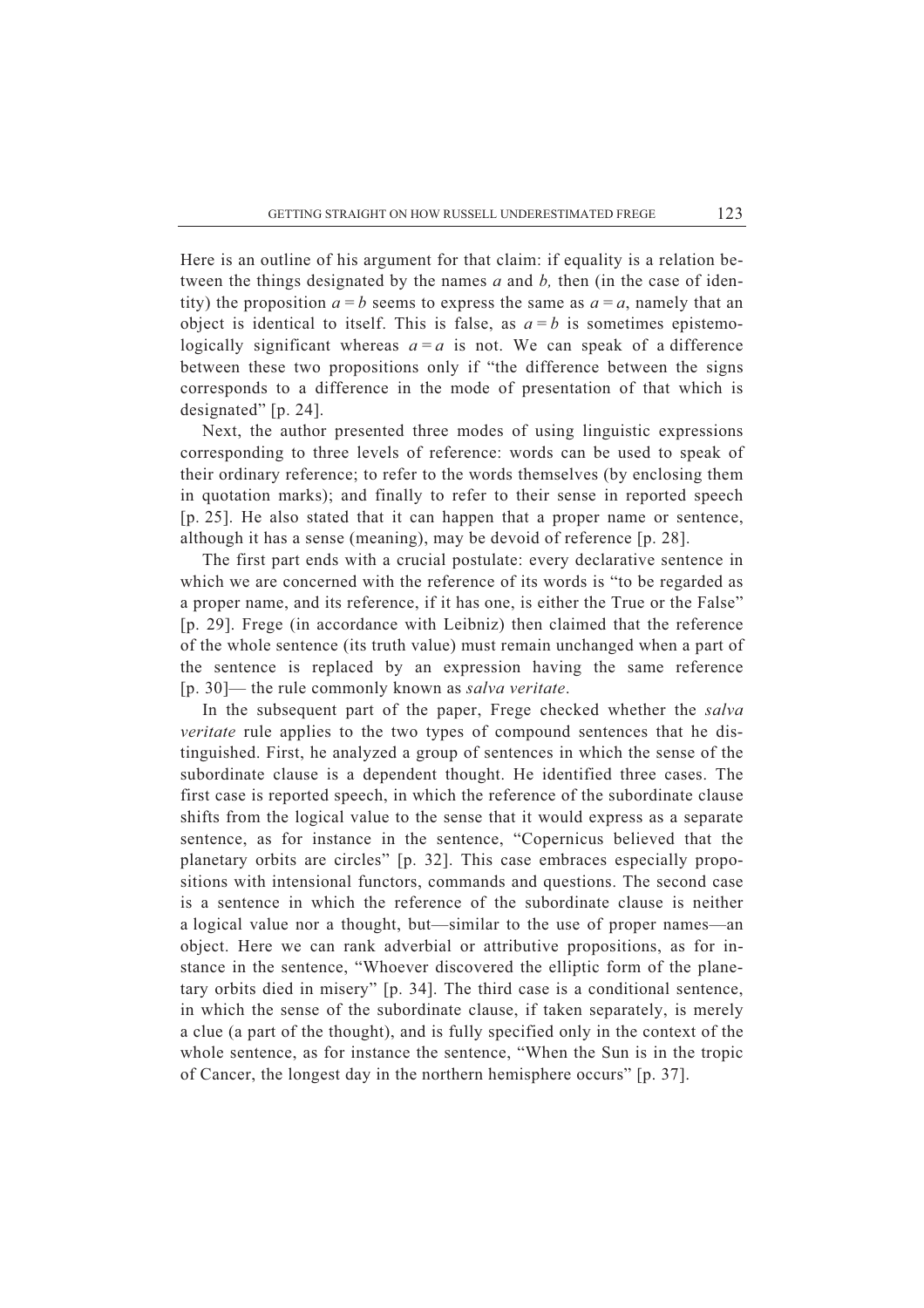The second subpart of Frege's analysis of applicability of the *salva veritate* rule concerns sentences in which a sense of the subsidiary clause is a complete or independent thought. He showed that, in general, whether a clause can be replaced depends on whether the subsidiary thought belongs to the sense of the sentence or only accompanies it. If the clause expresses more through its connection with another one than it does in isolation, then the sense of the compound sentence is enriched by the subsidiary thought and the clause is not exchangeable, even though it expresses the independent thought separately, as for instance in the sentence, "Napoleon, who recognized the danger to his right flank, himself led his guards against the enemy position" [p. 38].

### 2. RUSSELL'S MISGUIDED CRITICISM OF FREGE

 Now let us move to Russell's critique. We only wish to explicate the flaws in his arguments against Frege, so we will omit the presentation and evaluation of his theory of description. We will also leave aside evaluation of his arguments in favor of his own theory.

 Russell tried to make his theory plausible through a critique of the competing theses of Meinong and Frege: "I shall then discuss the theories of Frege and Meinong [in fact he gave Meinong less attention], showing why neither of them satisfies me; then I shall give the grounds in favour of my theory" [p. 480]. Alas Russell cited Frege with no reference to exact parts of Frege's paper, which raises the suspicion that Russell's argument against Frege's competing theory have false or incomplete premises. We will now show why this is in fact the case.

 One of Russell's commonly discussed arguments is the so-called the *Gray's Elegy* argument that presents an objection to Frege's sense-reference distinction. Russell's argument starts with an observation: "When we wish to speak about the *meaning* of a denoting phrase, as opposed to its *denotation*, the natural mode of doing so is by inverted commas" [p. 485-486]. In particular: " 'The center of mass of the solar system' is a denoting complex, not a point" [p. 486], or "'The first line of Gray's Elegy' does not state a proposition" [p. 486]. Russell then writes that if we were to speak about a sense of a certain denoting phrase *C* (let us name this sense *s-1*), the sense of a phrase that we would use for this could not be the given meaning/sense *s-1* which we want to speak about, but another sense *s-2*, which is a mode of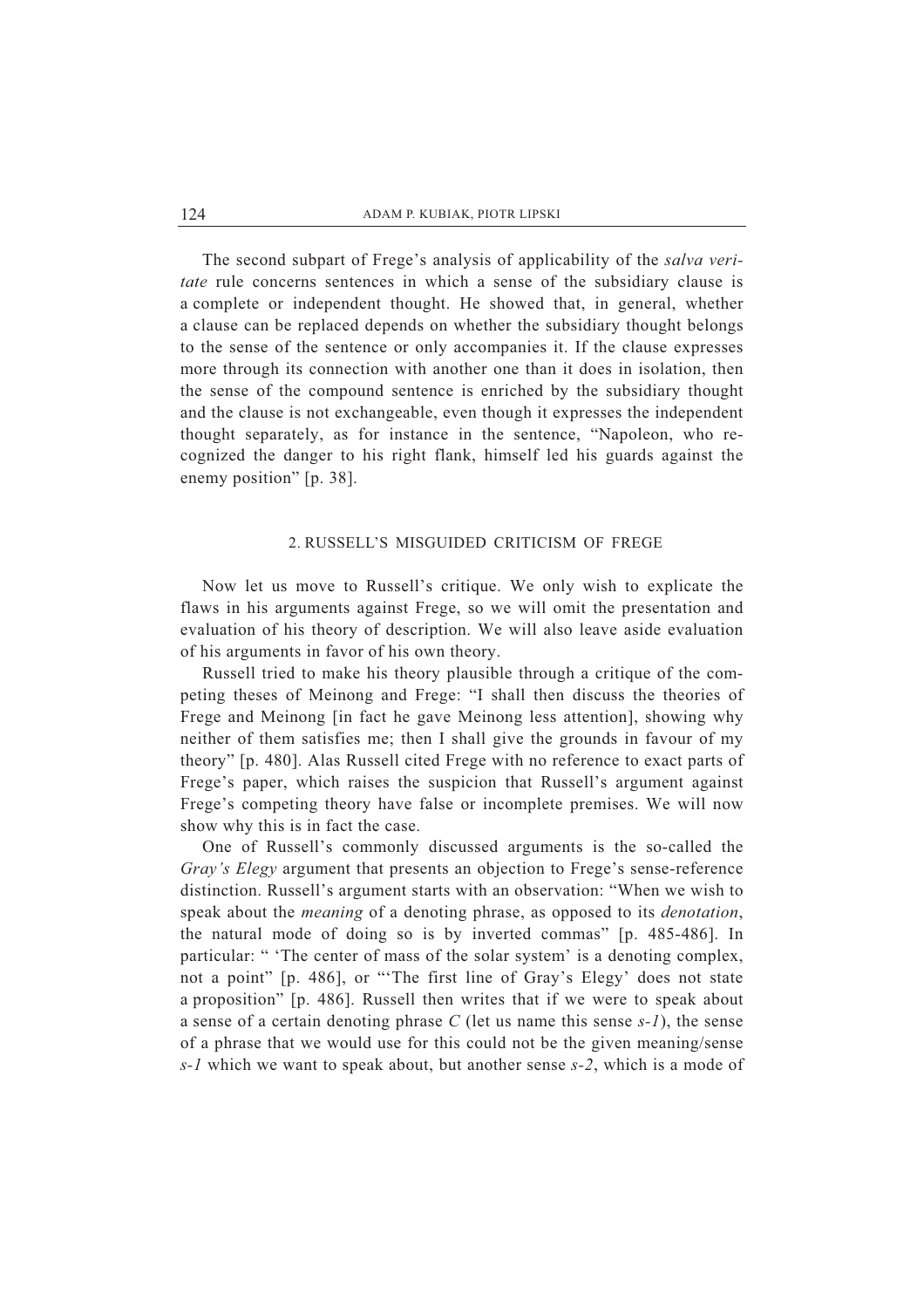presentation of sense *s-1* that we speak about. Next, he tried to show, that if we were not to put a phrase *C* expressing sense *s-1* into quotation marks, then sense *s-1* would be a constituent of sense *s-2* that is the mode of presentation of sense *s-1*, and a phrase expressing *s-2* would say something about the denotation of sense *s-1*, instead of about the sense *s-1* itself. So we have to use quotation marks. But if we do this, then "'C' and C are different entities, such that 'C' denotes C; but this cannot be an explanation, because the relation of 'C' to C remains wholly mysterious; and where are we to find the denoting complex 'C' which is to denote C ?" [p. 487]. This mysteriousness comes from what follows. Whichever phrase we would use to refer to the sense *s-1* must itself have its own sense *s-2* which determines the sense we want to speak about, but it poses a problem if it can only be achieved by means of mentioning *C* with the use of quotation marks, because such a treatment ends up in providing only a linguistic connection between *"C"* and *C*, contrary to Russell's intuition that "[…] the relation of meaning and denotation is not merely linguistic through the phrase: there must be a logical relation involved, which we express by saying that the meaning denotes the denotation" [p. 486]—the meaning of *"C"* (*s-2*), is to be logically dependent on the denotation of *"C"* which is the meaning of *C* (*s-1*). However, according to Russell, in the light of Frege's conception, it remains mysterious to identify meaning *s-2* as a function of original sense *s-1* since "[…] there is no backward road from denotations [*C* as object] to meaning [sense of *"C"*], because every object can be denoted by an infinite number of different denoting phrases" [p. 487].

 This argument involves a misunderstanding of how to properly distinguish between *sense* and *reference* according to Frege—it should be not by quotation marks alone, but by quotation marks preceded by an intensional operator: "In order to speak of the sense of an expression 'A' one may simply use the phrase "the sense of the expression 'A'" [p. 25]. Another way could be to use indirect speech, as in "Copernicus believed that A". Neither the statement, nor the examples given by Russell satisfy either of these two rules. For Frege, quotation marks unaccompanied by intensional operators are used for mentioning signs, to speak of the words themselves, and not of their senses. Russell's argument itself is internally inconsistent [for details c.f. Butler 1954, 361-363], because it fails to distinguish between use and mention of an expression [Church 1943, p.302, Searle 1958, *passim*] and confuses Frege's understanding of the words *meaning* and *reference* [c.f. Geach 1959]. To partially justify Russell's not distinguishing between use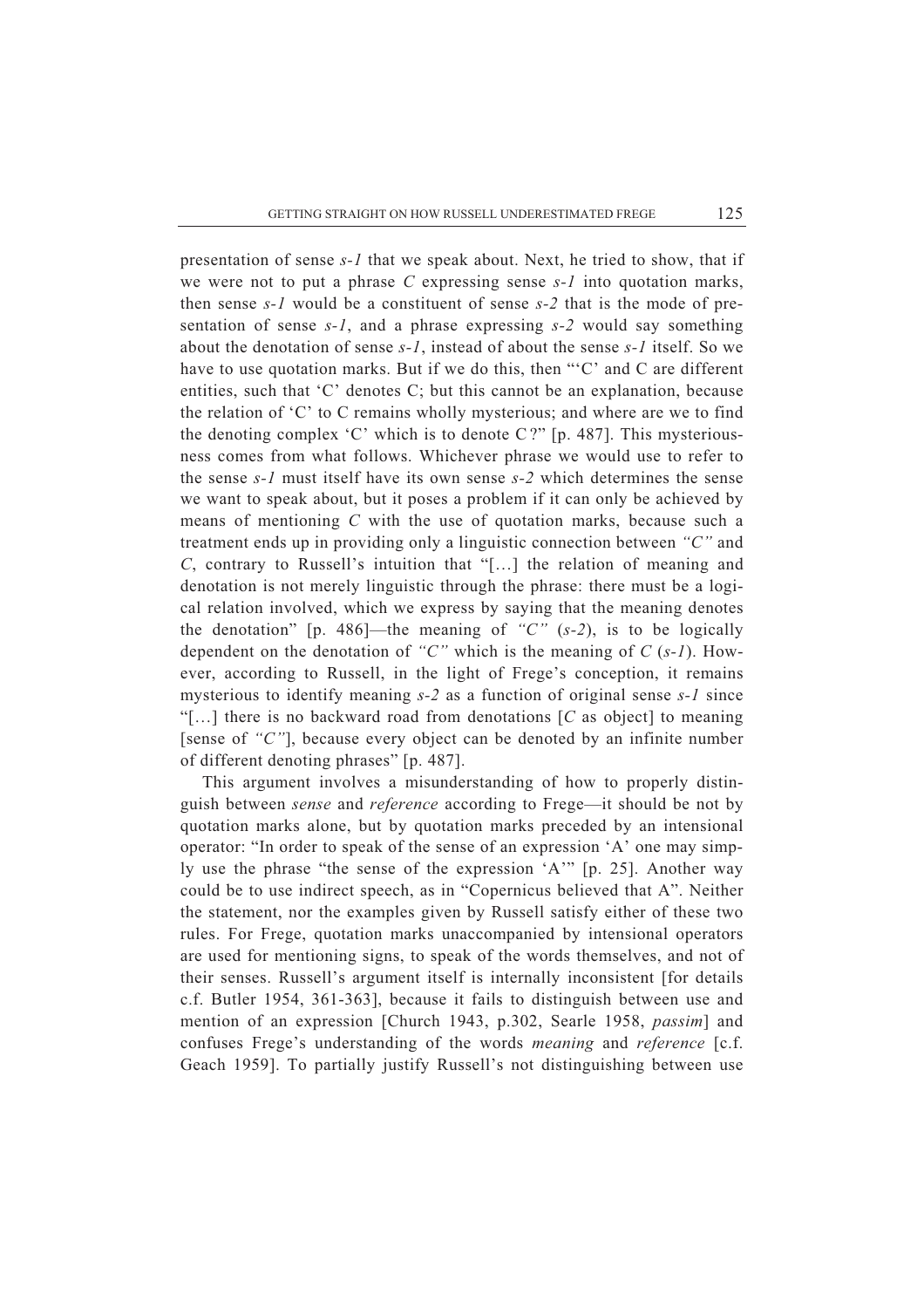and mention of linguistic expressions, it can be said that his logical tools forced him to refuse recognition of use-mention distinction [Butler 1954, p. 361].

 There are at least three ways of identifying the proper target of Russell's critique from the vague paragraph (p. 485-487) with the *Gray's Elegy* argument. In the first footnote to his paper Russell states that his previous thesis from *Principles of Mathematics* was "very nearly the same as Frege's" [p. 480] theory of description. Some authors claim that his critique comes to be more coherent when interpreted as a critique of his own theory, which he wrongly merged with Frege's due to inadequate understanding of the latter [c.f. Geach 1959; Turnau 1991]. On the other hand, Blackburn and Code [1978] defended Russell's objection to Frege by showing why it could not be interpreted as referring to *Principles of Mathematics*, and why Russell's argument applies precisely to Frege. Their crucial assumption was that Russell's uses of *"C"* and *C* signified senses, not linguistic expressions [p. 70]. A consequence of such an interpretation of Russell's words [from p. 485- 486] already cited would be that, although he stated that the natural way to speak of the meaning of a phrase is by means of quotation marks, he did not intend to applying them to the phrase which expresses the meaning we want to speak of. This outcome seems quirky: Is it really one of the natural ways of using quotation marks to use them not as linguistic signs forming linguistic expressions? What was Russell's notion of *inverted commas* as applicable to a sheer sense abstracted from its linguistic expression? Or, if *C* was supposed to be a linguistic (or metalinguistic) expression that signifies sense, would not one speak of a sense simply by means of *C* itself? Alas, in his argument Russell did not distinguish or explain any different uses of quotation marks: linguistic, metalinguistic, or some other use specific for him. In consequence, Blackburn and Code's assumption does not seem to make their interpretation of Russell's argument more coherent or clear. What is more, Russell's argument's premises, as interpreted by Blackburn and Code, do not represent Frege's ideas [to recall this go back to the first four sentences of this paragraph]. So even if Russell's intuition was somewhat accurate, the argument, in a strict sense, does not apply to Frege. This means that if Russell's critique was intended against Frege, it was clearly misconceived. The third view regarding the target of Russell's critique is that there is no coherent way to understand Russell—neither as arguing against Frege's nor as arguing against Russell's own earlier views [c.f. Urquhart 2005]. In any case, Russell's general intention to present his theory as superior to Frege's [see p. 480] should follow with an explicit indication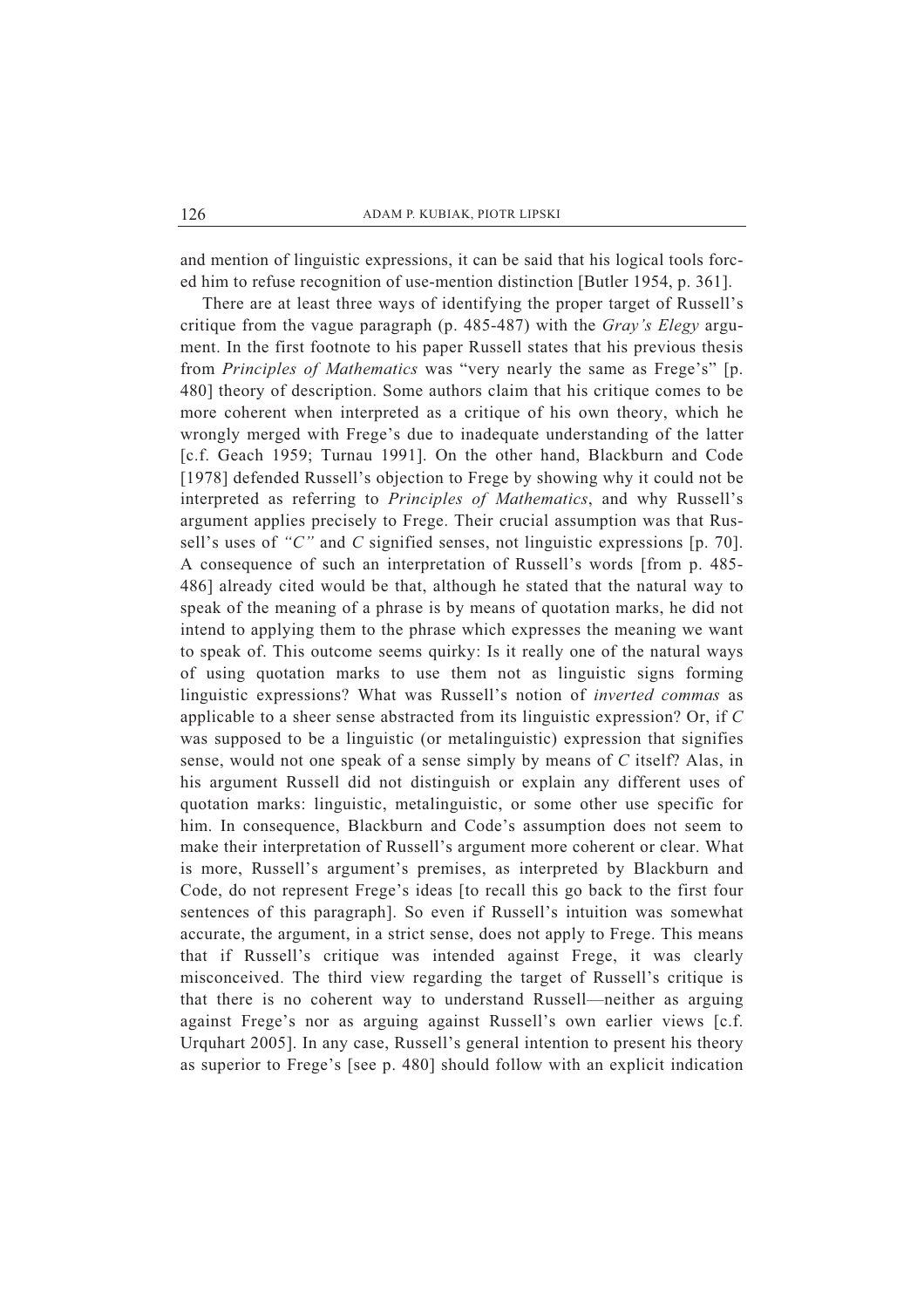of whose views he was criticizing in the passage under discussion. Russell diminished Frege by not providing this information: He might mislead a reader into thinking that the discussion of Gray's Elegy applies to Frege's theory and reveals flaws in Frege's ideas, whereas if it applies to them at all, it misconceives them. Obviously Russell's negligence might stem from his superficial knowledge or incomprehension of Frege's paper. Yet, the latter seems very improbable because Frege stated his claims about the use of quotation marks explicitly. Perhaps Russell was fully aware of the paper's content, but intended to take only a part of Frege's theory to combine it with his own earlier claims and derive troublesome consequences from it. That would constitute negligence in his treatment of Frege's account. Regardless of which of the above possibilities is the case, either way it can be said that Russell underestimated his adversary.

 Russell's other mistake, which has not been explicated in the literature, was made while discussing the problem of the emptiness on the exemplary conditional *If Ferdinand is not drowned, Ferdinand is my only son*. He wrote: "Now 'my only son' is a denoting phrase, which, on the face of it, has a denotation when, and only when, I have exactly one son. But the above statement would nevertheless have remained true if Ferdinand had been in fact drowned" [p. 484]. Russell suggested that the perspective of Frege's theory was that this conditional sentence lacks a logical value in the case where the denoting phrase *my only son* has no denotation; and yet, in the case where Ferdinand actually drowned, this conditional remains in fact true. Therefore, Russell drew the general conclusion that, in order to preserve the thesis that we are primarily concerned with denotations of propositions containing denoting phrases, Frege "[...] provides by definition some purely conventional denotation for the cases in which otherwise there would be none. Thus 'the King of France', is to denote the null-class; 'the only son of Mr. So-and-so' (who has a fine family of ten), is to denote the class of all his sons; and so on" [p. 484].

 Indeed, one of the solutions that Frege presented, was to assure a reference for expressions in case they would not have one, by means of assigning it conventionally in the form of the null class. However, this stipulation, as well as the elimination of proper names that do not denote anything, seems to be meant by Frege to be strictly applied to logically perfect languages—especially mathematics, to which he referred when he provided examples for the null class stipulation [p. 35-36]. We admit that Russell's exemplary conditional is difficult enough not to be fixed to any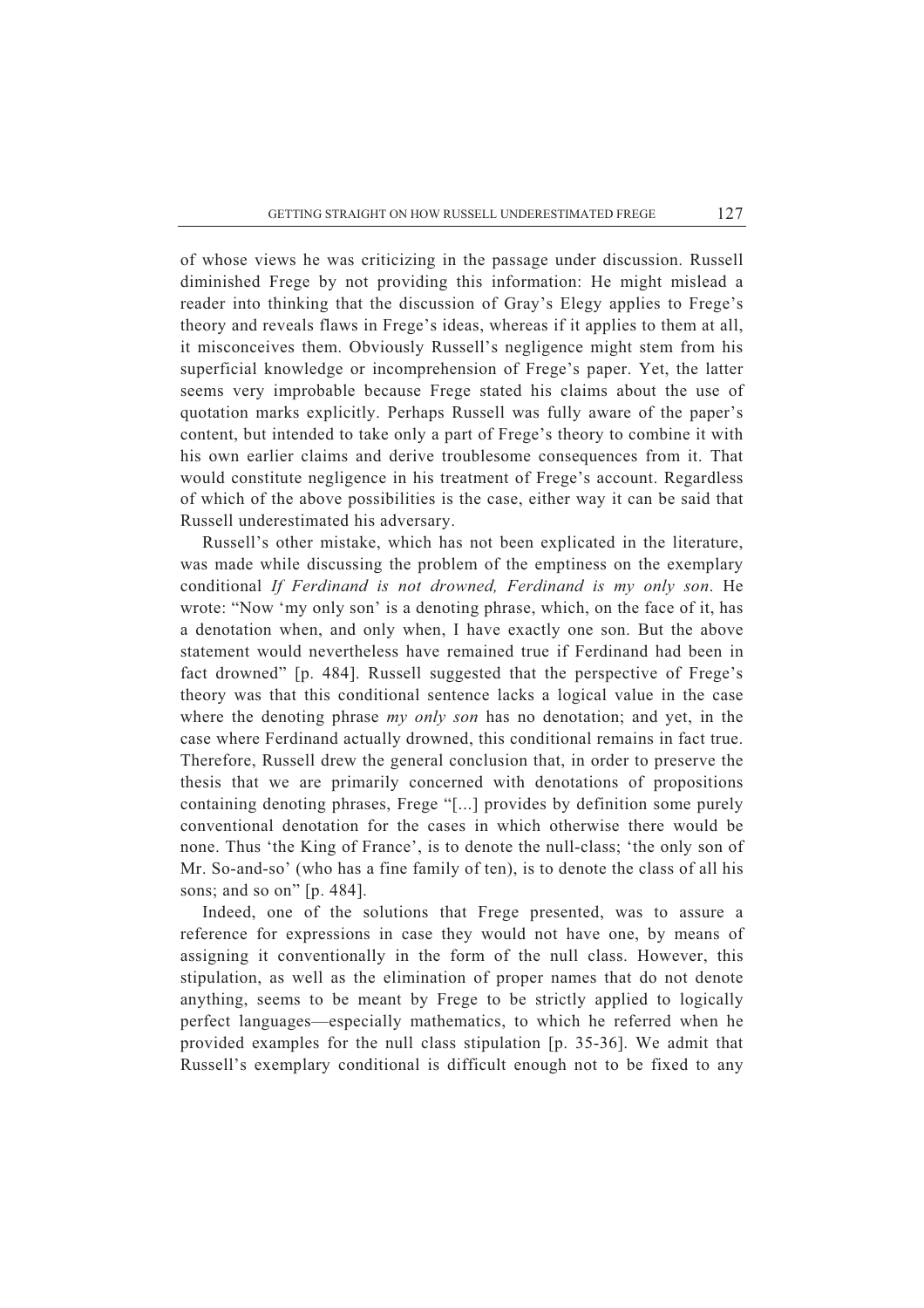kind of conditional types analyzed by Frege, and it is difficult to infer how Frege would cope with it. However, Russell's conclusion—that in the light of Frege's theory this is a truth-valueless statement (or that *Ferdinand* has a purely conventional denotation)—remains too strong. As for cases of natural language compound sentences, Frege was less attached to this solution. The first of Frege's ways of coping with a possible lack of denotation, which differs from defining denotation, is presupposing that denoting phrases have reference. For instance, in the case of "Whoever discovered the elliptic form of the planetary orbits died in misery" one must presuppose that there was someone who discovered the elliptic form of the planetary orbits [p. 34-35]. Still, Russell's example refutes this solution, as when a presupposition fails, the sentence loses its truth-value, whereas in this case it should not. But another case where Frege's theory did not impose a conventional definition of a denoting phrase's reference was compound sentences in which "both clauses together form a connected whole, which as a rule expresses only a single thought" [p. 37]. Let us quote an example of a conditional clause "If a number is less than 1 and greater than 0, its square is less than 1 and greater than 0" [p. 37]. Both clauses here express, as a whole, a single thought; the presence of a denoting phrase *a number* deprives the antecedent alone of having an independent sense so that the antecedent separately does not stand for an object. Finally, Frege surveyed some cases of compound sentences with subordinate clauses, in which the way of establishing reference was not by choosing arbitrary objects, but by constructing references out of phrases' meanings  $[p. 31-33]$ .<sup>2</sup> As we can see, Russell's suggestion that all there is to say about Frege's treatment of phrases which might denote nothing is that he is defining an arbitrary object as reference, is misguided. In fact, Frege explicitly stated in his footnote (nr 15), that in some cases sentences can be regarded as having a logical value beside its part which would be without reference [p. 36].

 $2$  It is worth of mentioning, that Frege already proposed in his earlier writings a sort of less arbitrary looking treatment of possibly empty expressions: what Russell's denoting phrase refers to would be, for Frege, a function that maps other objects onto logical values [Dummett 1994, p. 52-53], and in earlier papers Frege already perceived concepts to be objects different from classes [Dummett 1973, p. 209].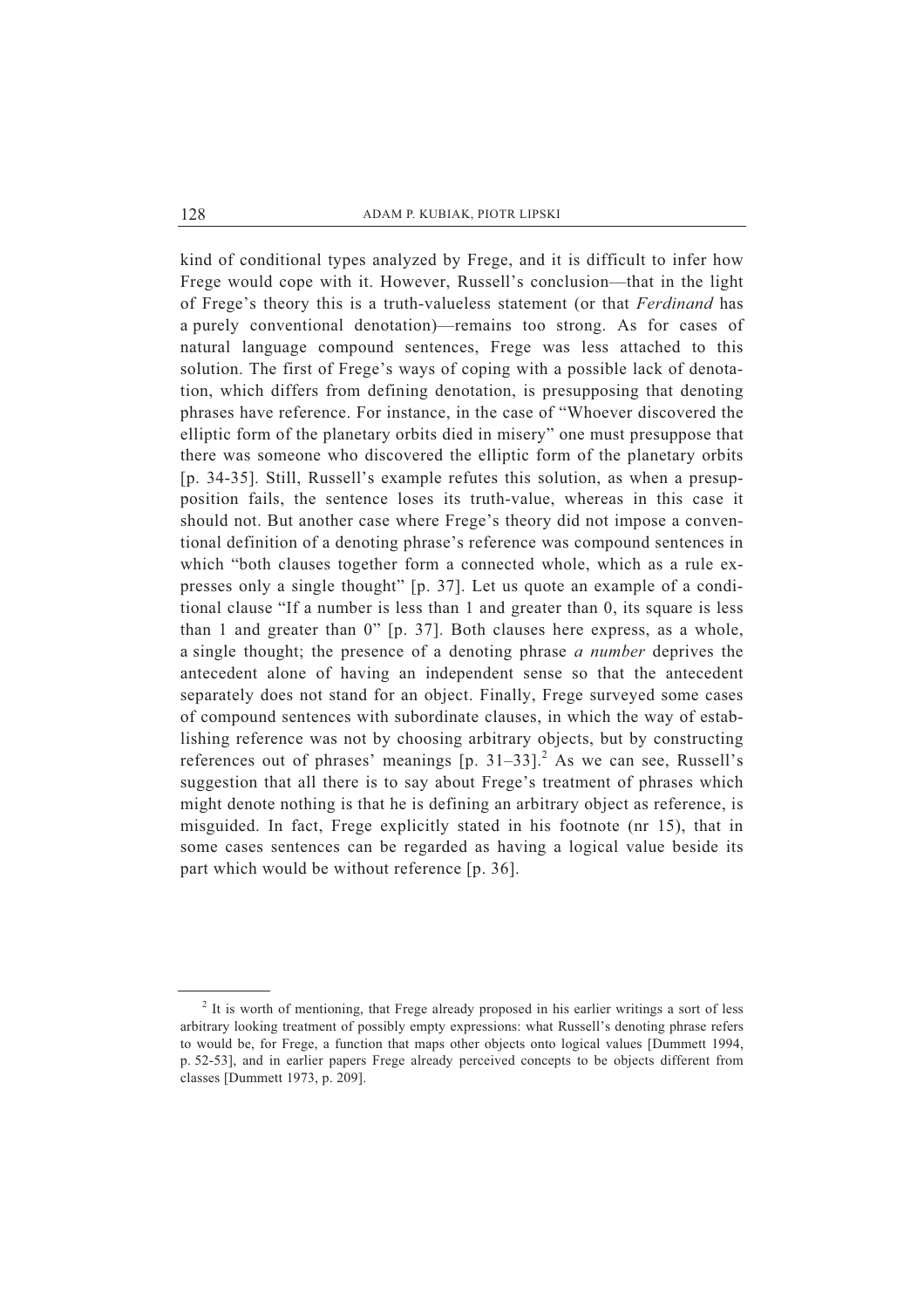## 3. RUSSELL'S PUZZLES AND FREGE'S SOLUTIONS

 The thought-experiment part of Russell's paper deals with three linguistic puzzles that he formulated as a test of his theory's soundness. Frege's theory also seemed to embrace a fairly abundant group of types of linguistic expressions, yet Russell presented his own solutions as an argument for preferring his theory over Frege's. At the same time he distorted or left without any comment Frege's potential solutions for these puzzles—even though certain intuitive solutions seem to be easy to infer from Frege's paper. Regardless of the value of the Fregean solutions, Russell should have explicated them for the sake of comparison to his own, especially if he treated his solutions to the puzzles as determinants of his theory's superiority over Frege's. And it's not implausible to assume that he thought so: "A logical theory may be tested by its capacity for dealing with puzzles, and it is a wholesome plan, in thinking about logic, to stock the mind with as many puzzles as possible, since these serve much the same purpose as is served by experiments in physical science" [p. 484–485]. Below we examine whether Frege could have answers to Russell's puzzles.

 The first puzzle goes as follows: "If *a* is identical with *b*, whatever is true of the one is true of the other, and either may be substituted for the other in any proposition without altering the truth or falsehood of that proposition. Now George IV wished to know whether Scott was the author of Waverley; and in fact Scott was the author of Waverley. Hence we may substitute Scott for the author of 'Waverley', and thereby prove that George IV wished to know whether Scott was Scott. Yet an interest in the law of identity can hardly be attributed to the first gentleman of Europe" [p. 485].

 Russell's solution, in brief, is that it is impossible to substitute a proper name *Scott* for *the author of Waverley*, since through Russell's analysis the phrase *the author of Waverley* is not a part of the analyzed sentence "Scott was the author of Waverley." Therefore, there's nothing to be substituted for *Scott*. This is due to the fact that *the author of Waverley* is not a proper name, but a denoting phrase, which can be seen by looking at an analyzed form of the given sentence: "It is not always false of *x*, that *x* wrote *Waverley*, that it is always true of  $y$ , that if  $y$  wrote Waverley  $y$  is identical with *x*, and that Scott is identical with *x*" [p. 488].

 Frege's solution of the riddle could look as follows: as the given proposition is in reported speech, substituting *Scott* for *the author of Waverley* is against the rules, because these two have different meanings (senses). To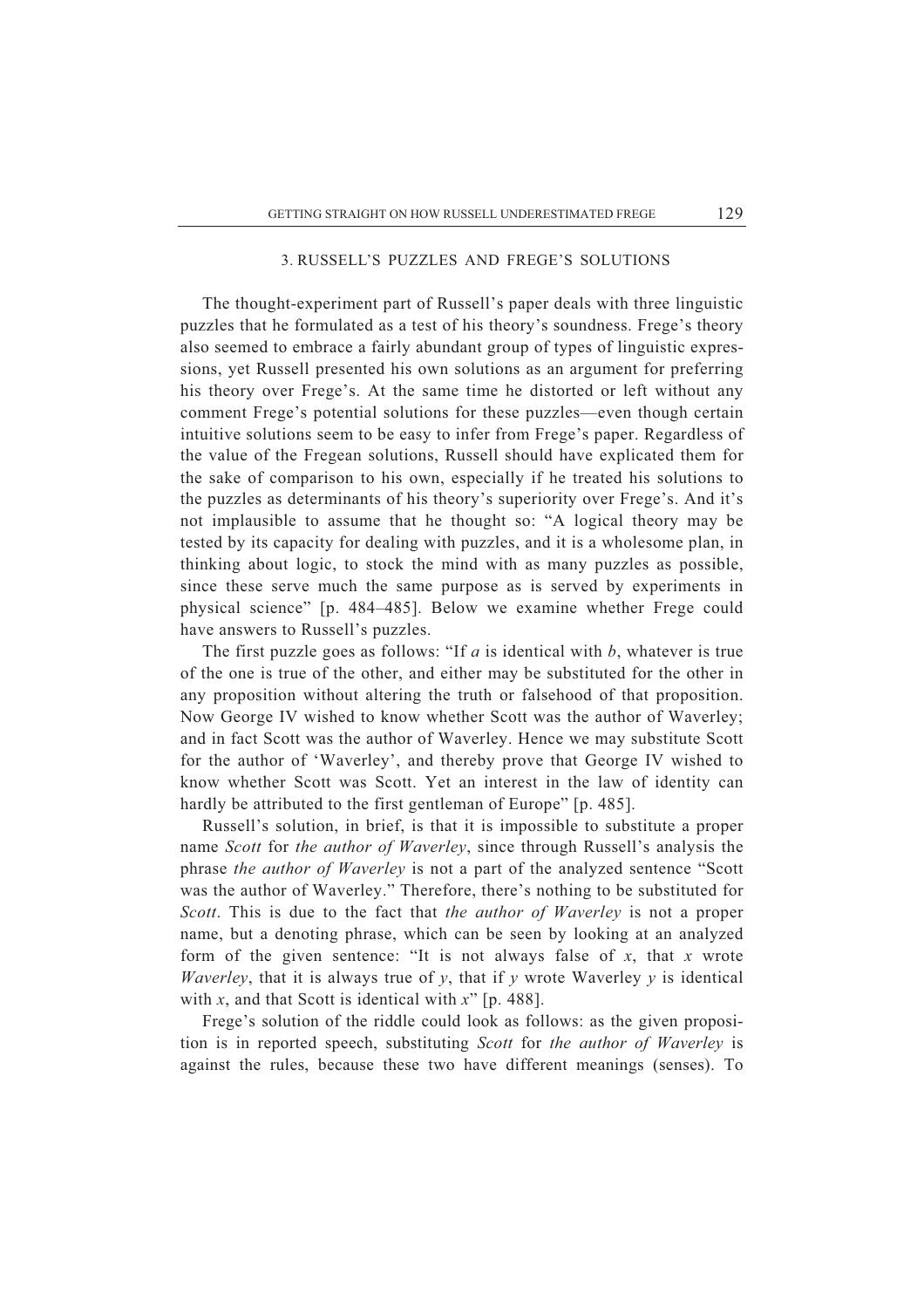change constituents in such a way as to preserve truth-value (the *salva veritate* rule), we would have to preserve meaning, not a material denotation, because in reported speech reference shifts from ordinary reference to meanings.

 We move on to a second puzzle: "By the law of the excluded middle, either 'A is B' or 'A is not B' must be true. Hence either 'the present King of France is bald' or 'the present King of France is not bald' must be true. Yet if we enumerated the things that are bald, and then the things that are not bald, we should not find the present King of France in either list" [p. 485], so how to prevent a violation of a logical law?

 At the beginning of his paper Russell pointed to a difficulty arising when a phrase lacks denotation: "One of the first difficulties that confronts us, when we adopt the view that denoting phrases express a meaning and denote a denotation, concerns the cases in which the denotation appears to be absent" [p. 483]. He suggested that a proposition containing such a phrase might be regarded as nonsense: "But this phrase [the King of France], though it has a meaning provided 'the King of England' has a meaning, has certainly no denotation, at least in any obvious sense. Hence one would suppose that 'the King of France is bald' ought to be nonsense [devoid of logical value]" [p. 483–484] and according to Russell that is wrong, because the given proposition is false. It comes from Russell's distinction between *primary* and *secondary occurrence*. When, after analysis, a denoting phrase which has no denotation occurs in the main clause, it has a *primary occurrence* and the proposition which contain it is always false, as in the case of "The [present] King of France is bald" that after analysis will have the form: "one and only one entity has the property of being King of France and that one has the property of being bald" [p. 489–490]. If a denoting phrase with no denotation is present in the subordinate clause then it has a *secondary occurrence* and the whole proposition may be true. Now consider the second exemplary proposition (the negative one), first as saying that "The King of France is not bald." In this case *The King of France* will be in *primary occurrence* and the proposition after analysis is to be saying: one and only one entity has the property of being King of France and that one has the property of being not bald. It is false, because there is no such entity having these two properties. Well then, in this case both propositions (the positive one and the negative one) turn out to be false, yet by comparing the analyzed forms of both propositions one will see that the negation (in the latter) is applied not to the whole form of the former, but only to one of its inner fragments, which stands for one of the properties. Thus the latter is not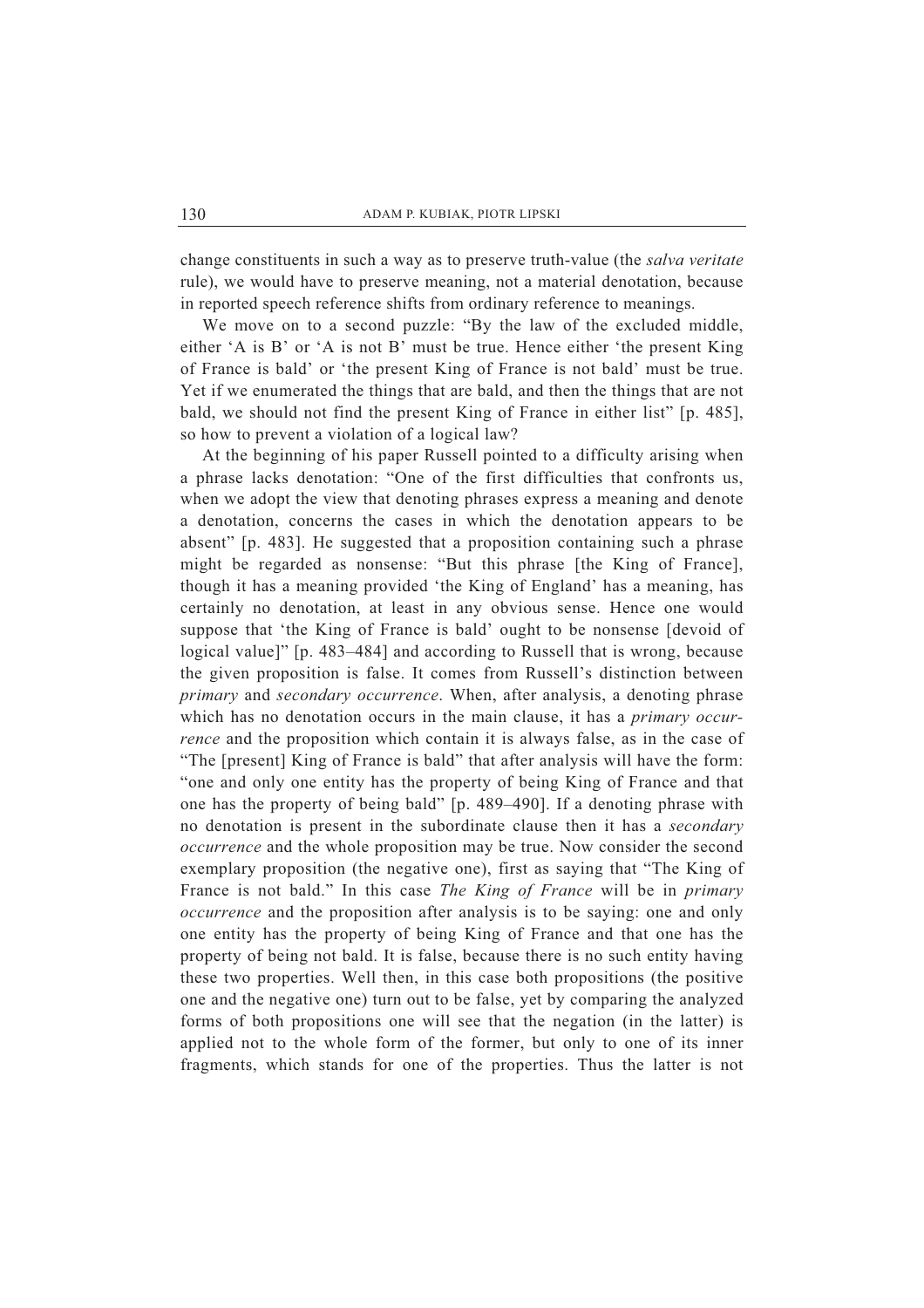a negation of the former, so these two can both be false without violating the law of excluded middle. On the contrary, if the denoting phrase in the negative proposition would be considered as being in *secondary occurrence*, then the negative proposition would mean "It is false that there is entity which is now the King of France and is bald". In this case the negative proposition directly negates the positive one and is true (as a negation of false positive proposition), so there is no violation of the logical law of excluded middle.

 Now, returning to Frege, we may assume, following Russell's suggestion from the cited puzzle [p. 485], that Frege's account gives the wrong truth value to these two sentences (both are false) what causes a violation of the law of excluded middle. The Fregean solution to this might be to leave aside concerns about the truth value of these sentences (likewise in the case of the sentence "Odysseus was set ashore at Ithaca while sound asleep" [p. 28]).We could solve the puzzle just by saying that, as *the King of France* does not designate anything, these propositions do not have (either wrong or right) truth values, so they do not violate any logical law.

 Now we will take a look at the third puzzle: "Consider the proposition 'A differs from B'. If this is true, there is a difference between A and B, which fact may be expressed in the form 'the difference between A and B subsists'. But if it is false that A differs from B, then there is no difference between A and B, which fact may be expressed in the form 'the difference between A and B does not subsist'. But how can a non-entity be the subject of a proposition?"; "Hence, it would appear, it must always be self-contradictory to deny the being of anything" [p. 485]. Russell coped with this riddle again with the use of analysis of denoting phrases—*the difference between A and B* that seemed to denote non-entity is a denoting phrase that does not denote anything: "If A and B do differ, there is one and only one entity *x* such that '*x* is the difference between A and B' is a true proposition; if A and B do not differ, there is no such entity *x*" [p. 490].

 Frege could give an answer to this too, namely that the puzzling proposition expresses a particular relation between the names *A* and *B*, namely that they differ in terms of both meaning and reference. About other expressions without denotation maybe he could say in an analogous way—for instance in speaking of unicorns, the proposition "Unicorns do not exist" could take on the form "The name 'unicorn' certainly has no reference". This is all the more true seeing that in his paper Frege took into account expressions that designate other expressions, and the possibility of propositions that have a logical value despite being comprised of expressions without denotation.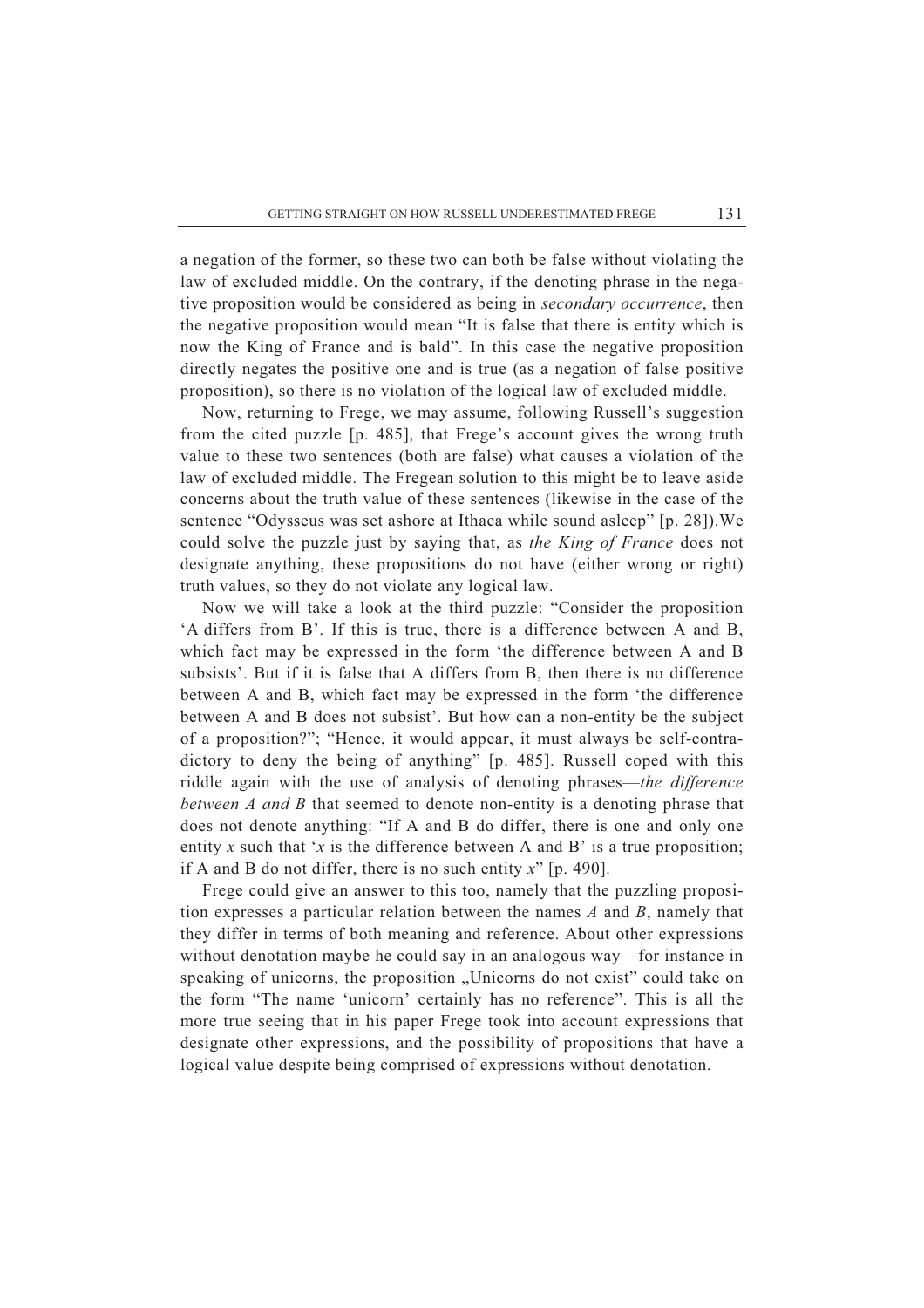During the past hundred years and more, the topic under discussion has advanced greatly, and it is obvious that today one should make use of one of many advanced formal apparatuses when asking Russell and Frege a riddle. However, in accordance with what we stressed at the beginning of this paper, our aim was not to establish whose theory gives the better answer. What we wanted to show is that one can easily derive some possible Fregean answers to Russell's riddles after becoming acquainted with "Uber Sinn und Bedeutung". Regardless of their level of correctness, profoundness, precision or elegance, by not mentioning such possibilities Russell underestimated Frege.

## 4. CONCLUSIONS

There were significant flaws in Russell's depiction of Frege's theory in *Über Sinn und Bedeutung*. Russell imputed to Frege the claim that we speak of a sense by means of quotation marks, or at least he did not give enough credit to Frege's account when criticizing the sense-reference distinction. Moreover, he wrongly suggested that all Frege does to cope with phrases which might denote nothing is define an arbitrary object as their reference. Russell also passed over the fact that Frege's theory provides some intuitive answers for puzzles presented by Russell in his essay.

#### **REFERENCES**

- Blackburn, Simon, and Code, Alan, 1978. "The Power of Russell's Criticism of Frege: 'On Denoting' pp. 48–50." *Analysis* 38: 65–77.
- Butler, Ronald, 1954. "The Scaffolding of Russell's Theory of Descriptions." *Philosophical Review* 63 (1954): 350–4.
- Church, Alonzo, 1943. "Carnap's Introduction to Semantics." *Philosophical Review* 51: 298–304. Dummett, Michael, 1973. *Frege: Philosophy of Language*. London: Harvard University Press.
- Dummett, Michael, 1994. *Origins of Analytical Philosophy*. London: Harvard University Press.
- Frege, Gottlob, 1892. *Über Sinn und Bedeutung*, [first published in:] *Zeitschrift für Philosophie und philosophische Kritik* 100 (1892): 25–50; [reprinted in:] Adrian W. Moore (ed.). *Meaning and Reference*. Oxford: Oxford University Press, 23–42.

Geach, Peter T., 1959. "Russell on Meaning and Denoting." *Analysis* 19 (3): 69–72.

Kitis, Eliza, 1989. "Frege's and Russell's Solutions to the Problems of Non-Existent Subject Terms, Identity Statements and Opaque Contexts." *Faculty of Philosophy Yearbook* (Aristotle University) 1: 141–158.

Linsky, Leonard, 1967. *Referring*. London and New York: Routledge & K. Paul.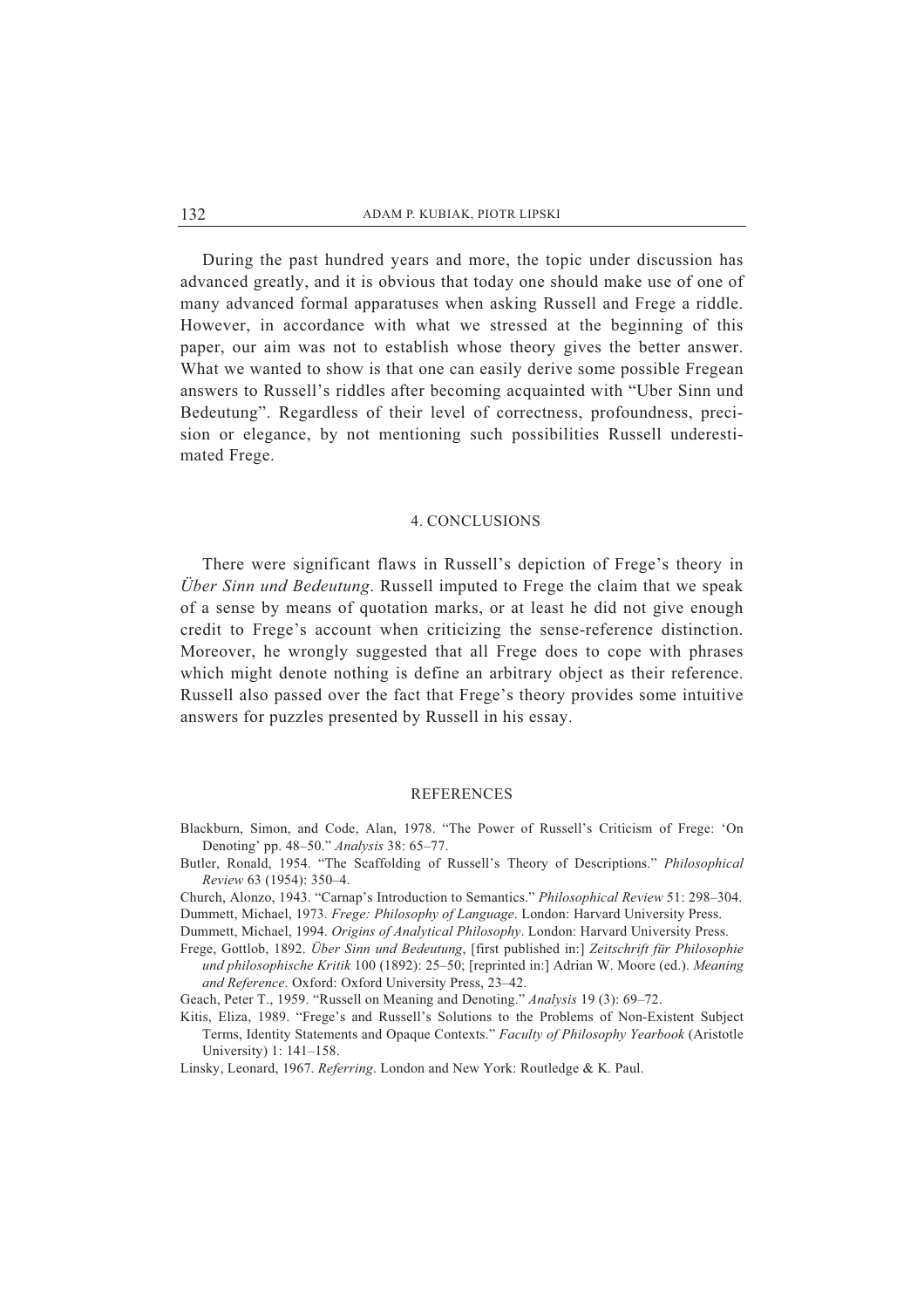Manser, Anthony, 1985. "Russell's Criticism of Frege." *Philosophical Investigations* 8: 269–87. Russell, Bertrand, 1905. "On denoting." *Mind. New Series* vol 14, no. 56: 479–93.

- Searle, John R., 1958. "Russell's Objections to Frege's Theory of Sense and Reference." *Analysis* 18 (6): 137–143.
- Turnau, Pawel, 1991. "Russell's Arguments against Frege's Sense-Reference Distinction." *Russell*. N.s. Vol. 11, no. 1: 52–66.
- Urquhart, Alasdair, 2005. "Russell on Meaning and Denotation." In: Guido Imaguire and Bernard Linsky (eds). *On Denoting: 1905–2005*. Munich: Philosophia Verlag, 99–120.
- Zalta, Edward N., 2013, "Gottlob Frege." In: *The Stanford Encyclopedia of Philosophy* (Fall 2013 Edition), Edward N. Zalta (ed.), <http://plato.stanford.edu/entries/frege/>

#### O TYM, W JAKI SPOSÓB RUSSELL NIE DOCENIŁ FREGEGO

#### S t r e s z c z e n i e

Reakcjy na przehomowy dla dziejów filozofii analitycznej artykuh Gottloba Fregego pt. *Sens i nominat* [1892], był niemniej ważny esej Bertranda Russella pt. *Denotowanie* [1905]. Russell przedstawił w nim swoją teorię deskrypcji i dokonał jej porównań z koncepcją Fregego.

Celem naszego artykułu jest zwięzłe i przejrzyste zaprezentowanie i skomentowanie błędów i zaniedbań, jakich dopuścił się Russell w swojej krytyce koncepcji Fregego. Błędy te pojawiają się w ramach poruszanych przez Russela problemów: rozróżnienia sens-nominat, denotacji dla zwrotów denotujących i nazw pustych, użycia zasady *salva veritate* i negatywnych twierdzeń egzystencjalnych.

W pierwszej kolejności wskaujemy na dwa interpretacyjne błędy Russela związane z jego dwoma twierdzeniami odnośnie do teorii Fregego: tym, że gdy pragniemy mówić o znaczeniu zwrotu denotującego, naturalnym sposobem jest użycie cudzysłowów, oraz sugestii, że jedyne co zaproponował Frege, w przypadkach gdy (może się zdarzyć iż) wyrażeniu brak denotacji, to konwencjonalne zawarowanie jej przez zdefiniowanie desygnatu (np. w postaci zbioru pustego). Następnie wskazujemy na zaniedbanie Russella dotyczące braku omówienia Fregego możliwych rozwiyza} w przypadku hamighówki pierwszej (*Scott jest autorem Waverleya*), drugiej (*król Francji jest ^ysy*) i trzeciej (*ró\_nica mi`dzy A i B nie istnieje*).

*Strebcili Adam Pawe^ Kubiak i Piotr Lipski* 

### GETTING STRAIGHT ON HOW RUSSELL UNDERESTIMATED FREGE

#### S u m m a r y

Bertrand Russell in his essay *On Denoting* [1905] presented a theory of description developed in response to the one proposed by Gottlob Frege in his paper *Über Sinn und Bedeutung* [1892]. The aim of our work will be to show that Russell underestimated Frege three times over in presenting the latter's work: in relation to the *Gray's Elegy* argument, to the *Ferdinand* argument, and to puzzles discussed by Russell. First, we will discuss two claims of Russell's which do not do justice to Frege: that we speak of a sense by means of quotation marks, and that all Frege does to cope with phrases that might denote nothing is define an arbitrary object as their reference. Second, we will show that Russell omitted the fact that Frege's theory provided some answers for the puzzles presented by Russell in his essay.

*Summarised by Adam Pawe^ Kubiak and Piotr Lipski*